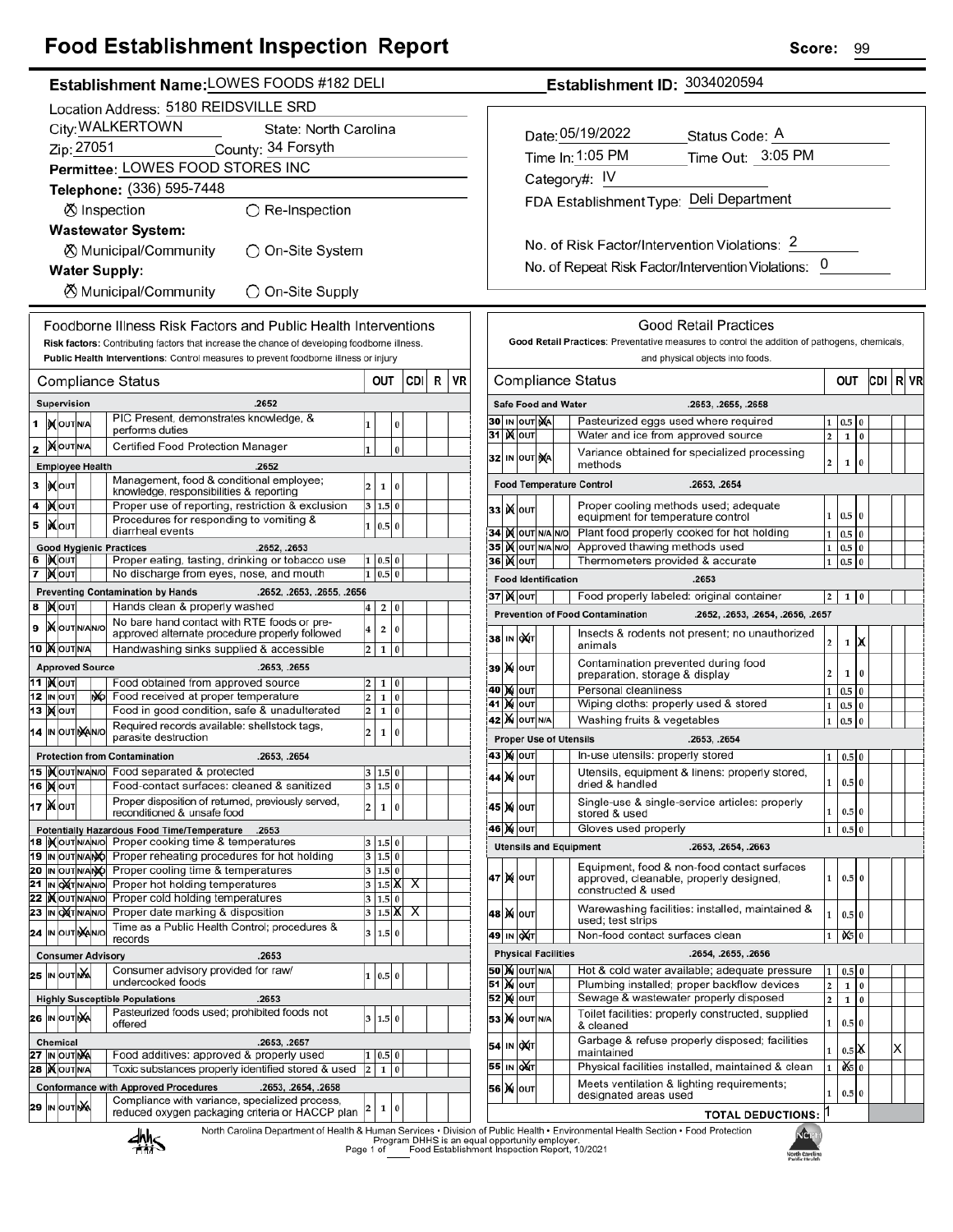| Establishment Name: LOWES FOODS #182 DELI                                                                                           | Establishment ID: 3034020594                                             |                                          |
|-------------------------------------------------------------------------------------------------------------------------------------|--------------------------------------------------------------------------|------------------------------------------|
| Location Address: 5180 REIDSVILLE SRD                                                                                               | $\boxed{\text{X}}$ Inspection $\boxed{\phantom{\text{X}}}$ Re-Inspection |                                          |
| City: WALKERTOWN                                                                                                                    | State: <sup>NC</sup>                                                     | X <br>Comment Addendum Attached?         |
| County: 34 Forsyth                                                                                                                  | Zip: 27051                                                               | Water sample taken? $\Box$ Yes $\Box$ No |
| Wastewater System: X Municipal/Community   On-Site System<br>Water Supply: $\overline{x}$ Municipal/Community $\Box$ On-Site System |                                                                          | Email 1:                                 |
| Permittee: LOWES FOOD STORES INC                                                                                                    |                                                                          | Email $2:$                               |
| $T_{\alpha}$ lanhana: (336) 505-7448                                                                                                |                                                                          | <b>Execute:</b>                          |

| X Inspection   Re-Inspection Date: 05/19/2022                |  |  |  |
|--------------------------------------------------------------|--|--|--|
| Comment Addendum Attached?   X Status Code: A                |  |  |  |
| Water sample taken? $\Box$ Yes $\boxed{x}$ No Category #: IV |  |  |  |

Email 3:

## Telephone: (336) 595-7448

| <b>Temperature Observations</b> |
|---------------------------------|
|---------------------------------|

| Effective January 1, 2019 Cold Holding is now 41 degrees or less |                                   |                 |                                     |                                  |                 |          |      |
|------------------------------------------------------------------|-----------------------------------|-----------------|-------------------------------------|----------------------------------|-----------------|----------|------|
| Item<br><b>CFPM</b>                                              | Location<br>Terry Warren 10-25-22 | Temp Item<br>00 | Chicken pie                         | Location<br><b>Blast chiller</b> | Temp Item<br>35 | Location | Temp |
| Hot water                                                        | 3 comp sink                       | 131             | Buffalo chicken                     | 6 drawer                         | 38              |          |      |
| Quat sanitizer                                                   | 3 comp sink - ppm                 | 300             | Turkey                              | 6 drawer                         | 37              |          |      |
| Chicken thigh                                                    | Final                             | 200             | Ham                                 | Salad bar                        | 41              |          |      |
| Egg                                                              | Walk-in cooler                    | 39              | Chicken strips                      | Salad bar                        | 41              |          |      |
| Chicken                                                          | Walk-in cooler                    | 40              | Watermelon                          | Salad bar                        | 35              |          |      |
| Corn                                                             | Walk-in cooler                    | 38              | Tuna salad                          | Salad bar                        | 40              |          |      |
| Bolonga                                                          | Deli display                      | 37              | Baked potato soup                   | Salad bar                        | 201             |          |      |
| Roast beef                                                       | Deli display                      | 33              | Chicken noodle<br>S <sub>011D</sub> | Salad bar                        | 187             |          |      |
| Slaw                                                             | Side display                      | 35              |                                     |                                  |                 |          |      |
| Orzo                                                             | Side display                      | 38              |                                     |                                  |                 |          |      |
| Pasta salad                                                      | Side display                      | 32              |                                     |                                  |                 |          |      |
| Rotisserie chicken                                               | Hot hold retail                   | 138             |                                     |                                  |                 |          |      |
| Baked chicken                                                    | Hot hold display                  | 140             |                                     |                                  |                 |          |      |
| Wings                                                            | Hot hold display                  | 111             |                                     |                                  |                 |          |      |
| Rice                                                             | Hot hold display                  | 153             |                                     |                                  |                 |          |      |
| Okra                                                             | Hot hold display                  | 148             |                                     |                                  |                 |          |      |
| Wedges                                                           | Hot hold display                  | 152             |                                     |                                  |                 |          |      |
| Greek pizza                                                      | Pizza display                     | 35              |                                     |                                  |                 |          |      |
| Feta                                                             | Make unit reach-in                | 38              |                                     |                                  |                 |          |      |

|                                                                                                                                                                                                        | First        |         | Last                                          |                    |  |
|--------------------------------------------------------------------------------------------------------------------------------------------------------------------------------------------------------|--------------|---------|-----------------------------------------------|--------------------|--|
| Person in Charge (Print & Sign): Terry                                                                                                                                                                 |              | Warren  |                                               |                    |  |
|                                                                                                                                                                                                        | First        |         | Last                                          | Christynhilley EUS |  |
| Regulatory Authority (Print & Sign): Christy                                                                                                                                                           |              | Whitley |                                               |                    |  |
| REHS ID: 2610 - Whitley, Christy                                                                                                                                                                       |              |         | Verification Required Date:                   |                    |  |
| REHS Contact Phone Number: (336) 703-3157                                                                                                                                                              |              |         |                                               |                    |  |
| North Carolina Department of Health & Human Services<br>• Food Protection Program<br><b>Environmental Health Section</b><br>● Division of Public Health<br>煞<br>DHHS is an equal opportunity employer. |              |         |                                               |                    |  |
|                                                                                                                                                                                                        | Page 1 of __ |         | Food Establishment Inspection Report, 10/2021 |                    |  |